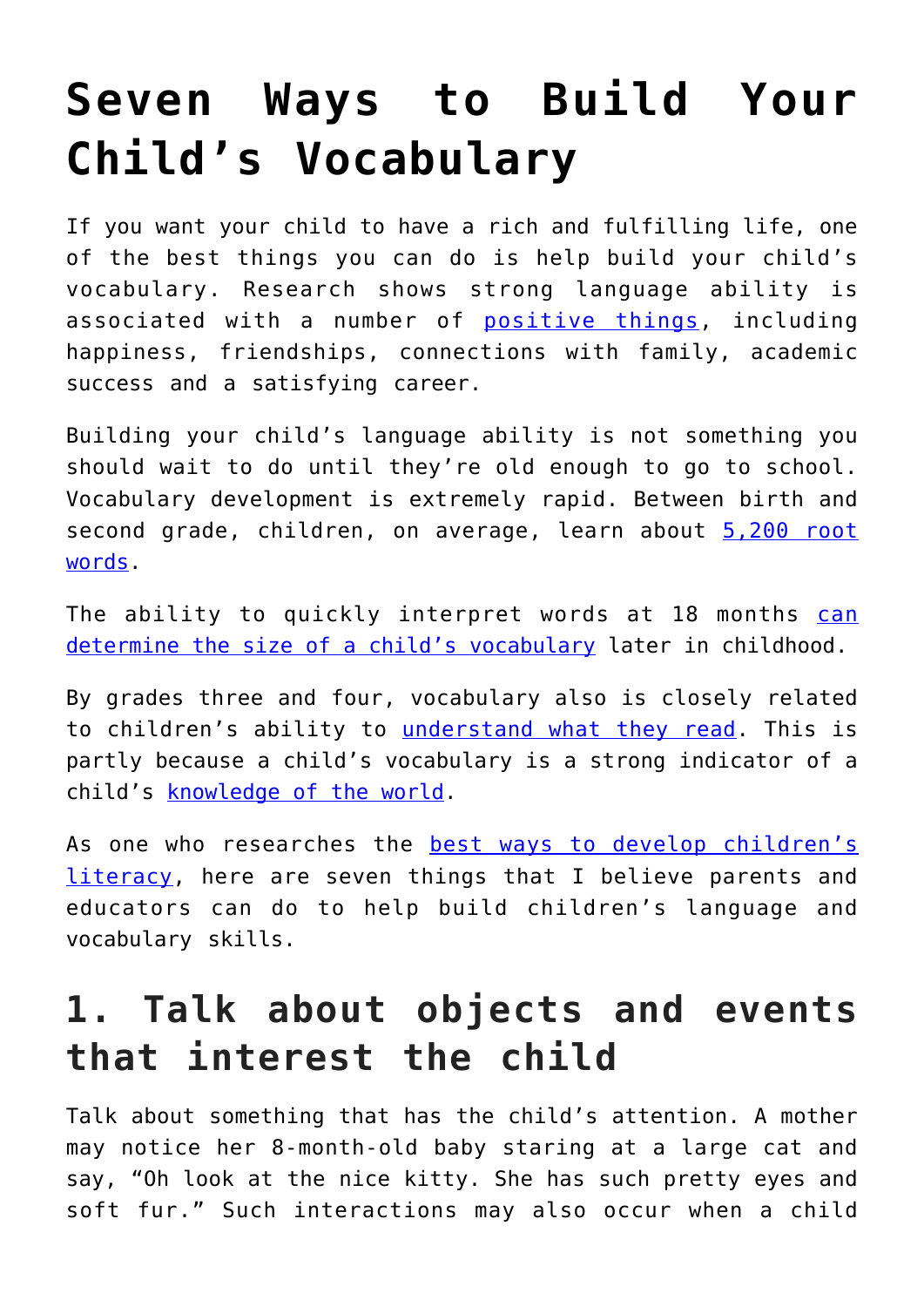points to something and starts trying to talk about it, indicating excited interest. These exchanges are prime opportunities for adults to name, describe and explain things. Occasions when parents and children talk about things they are both attending to are powerful instructional moments. Words are paired with objects, events and emotions. The importance of these exchanges is shown by the fact that the amount of pointing by children at 18 months is [related to language](https://onlinelibrary.wiley.com/doi/abs/10.1111/j.1467-7687.2008.00764.x) [development](https://onlinelibrary.wiley.com/doi/abs/10.1111/j.1467-7687.2008.00764.x) at 42 months.

## **2. Have many conversations with children**

The amount of language children hear during conversations with adults in the first 18 to 24 months of life matters. Language areas of the child's brain are [rapidly developing.](http://www.hup.harvard.edu/catalog.php?isbn=9780674007437) The ability to translate sounds into meaningful words is rapidly improving. Linking sounds to meanings quickly enables one to continue to make sense from the words they are hearing. The speed with which children assign meaning to words is [strongly](https://onlinelibrary.wiley.com/doi/abs/10.1111/j.1467-7687.2008.00768.x) [related](https://onlinelibrary.wiley.com/doi/abs/10.1111/j.1467-7687.2008.00768.x) to the amount of language they have heard as part of adult-child conversations.

## **3. Engage in sustained interactions**

By the time children are 2, it is not only the quantity but also the quality of the conversations they hear that matters. At this point to really foster your child's language growth, don't be in a hurry – talk with your child about particular objects or events for a decent amount of time. It's not necessarily a certain amount of time that matters. But there should be at least eight to 10 back-and-forth exchanges between the parent and the child. When children are verbal, these back-and-forth exchanges that take place over many turns are [especially valuable](https://journals.sagepub.com/doi/10.1177/0963721415595345).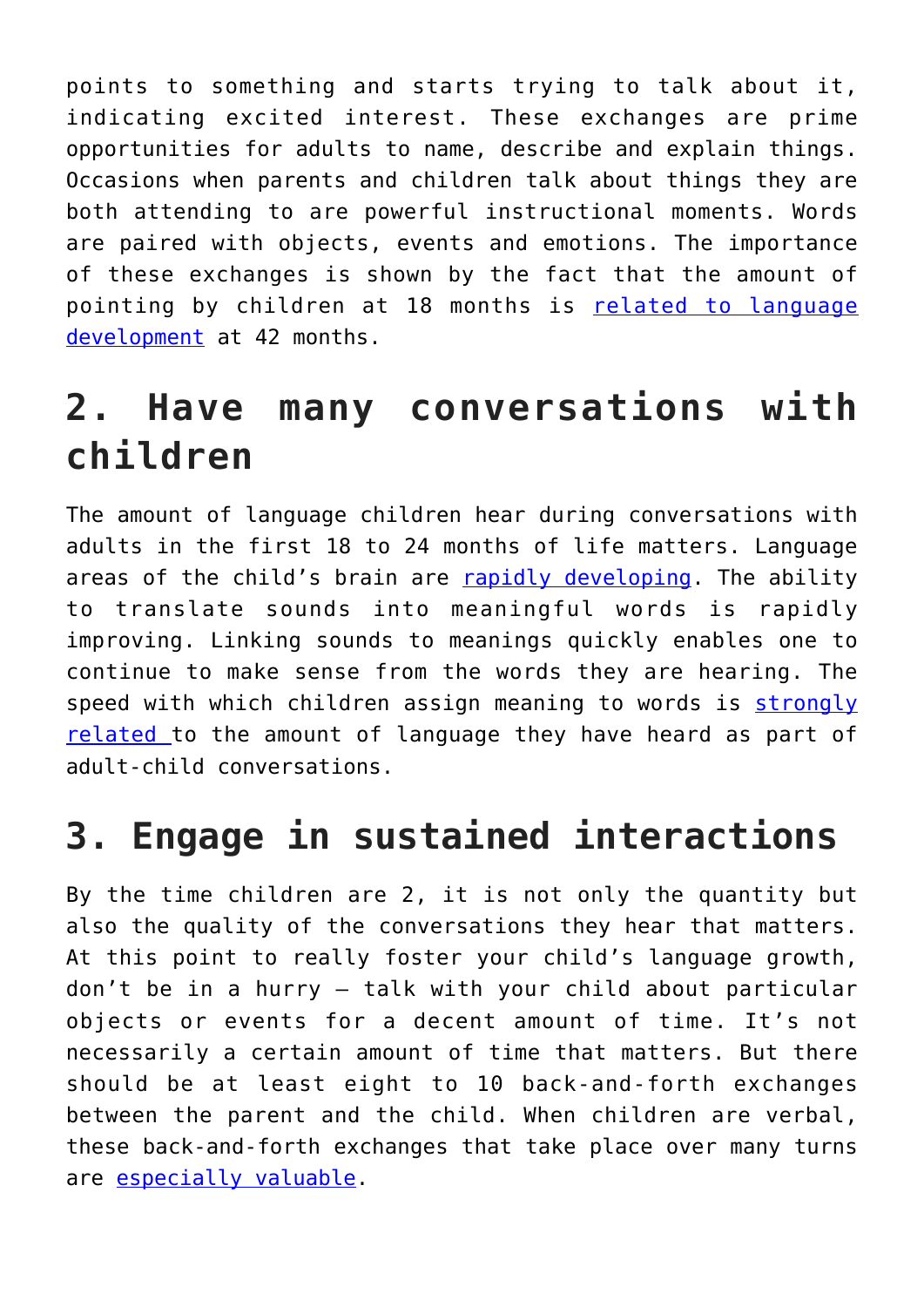Indeed, preschool children who have longer-lasting conversations show [faster brain development](http://www.jneurosci.org/content/38/36/7870) and [more efficient](https://journals.sagepub.com/doi/10.1177/0956797617742725) [processing of information](https://journals.sagepub.com/doi/10.1177/0956797617742725) than those who have fewer and shorter conversations.

#### **4. Read and discuss books**

One of the [most powerful](https://journals.sagepub.com/doi/10.3102/0034654309332561) of all shared activities is book reading. Books can be shared and enjoyed from the first year of life. They provide endless opportunities to name objects, animals and action. These experiences can be repeated over and over. The activity also gives parents a time to [bond with](https://www.jstor.org/stable/748207?origin=crossref) [their child](https://www.jstor.org/stable/748207?origin=crossref) while talking about favorite pictures, events and stories.

## **5. Use varied words while expanding world knowledge**

Children [acquire knowledge rapidly](https://ila.onlinelibrary.wiley.com/doi/abs/10.1598/RRQ.36.4.6) as they learn words that refer to more complex concepts. As time goes on, these words will be used during conversations about new ideas and experiences. For example, during a trip to an aquarium a child might see fascinating creatures as their parent names the animal, talks about parts of its body – its fins and tail, for instance – and how it moves. Or, during a trip to the grocery store, one can name objects, discuss their attributes, talk about where they come from and much more.

#### **6. Talk about past events**

Through language we are able to travel through time to past and future events. As parents talk with children about experiences from the past, they tend to use novel words and children, in turn, are encouraged to use them. For example, a parent may say, "Do you remember when we went to the aquarium? The child responds: "Yes, we saw that big big fish with